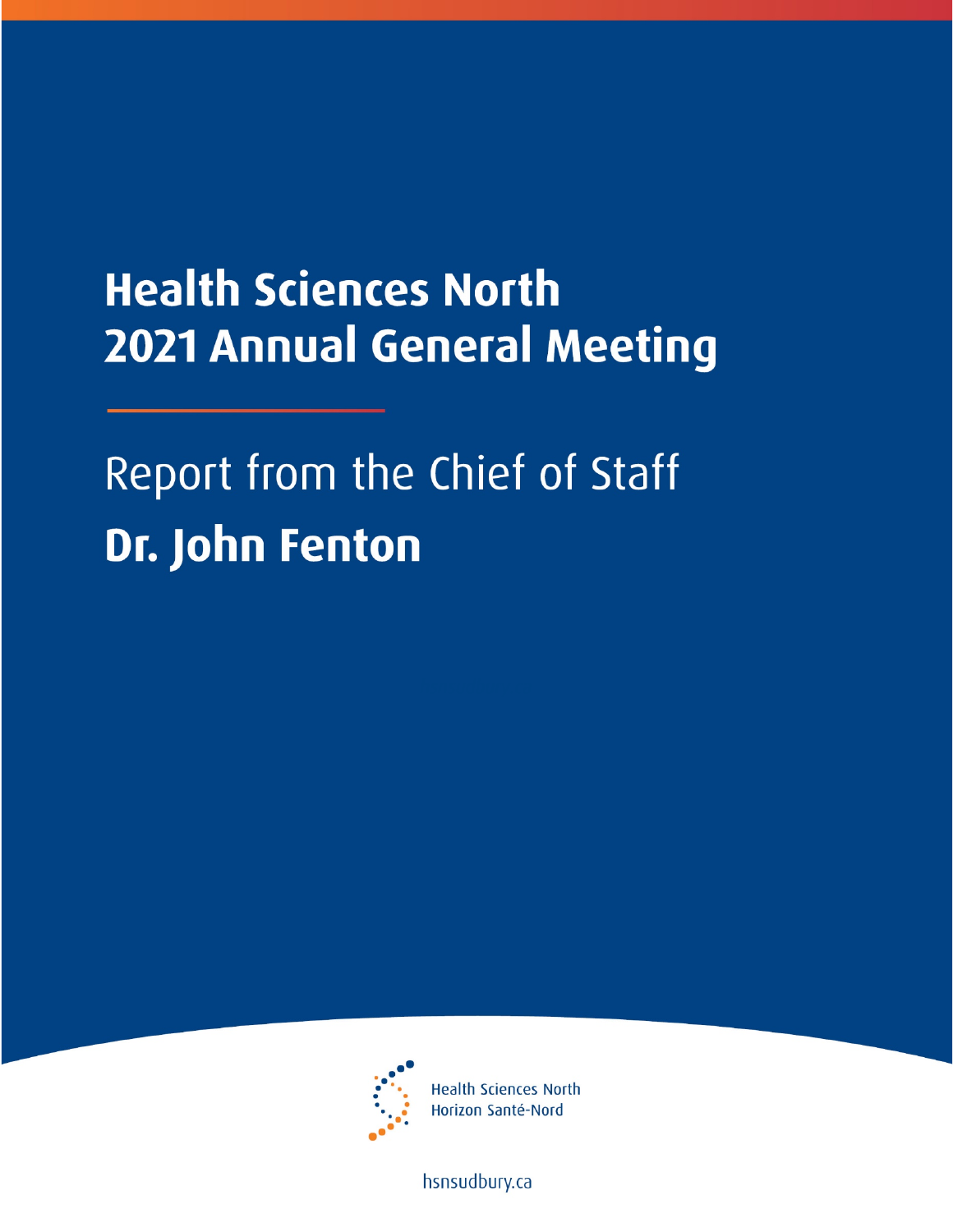## **Report from the Chief of Staff Dr. John Fenton Annual General Meeting – June 16, 2020**

Even during the pandemic of the century, we were still able to achieve many productive and positive goals. To me, this is a testament to the dedication and resilience of our people. I feel fortunate to work with exceptional individuals and teams who continue to demonstrate their commitment to improving care for patients and making HSN a better place. It is with gratitude that I serve the members of the Medical Staff, the organization and the community as your Chief of Staff.

Thank you to members of the Medical Advisory Committee, the Senior Leadership Committee and to members of the Professional Staff for your ongoing support. I could not do this without you. Making progress is truly a team effort.

As your Chief of Staff, it is my pleasure to report on my 2020-2021 performance goals and the activities of the medical staff at HSN this past year.

While the COVID-19 created many new challenges for recruitment, 11 new family medicine physicians, and 19 new specialists have been successfully recruited to Sudbury in the 2020- 2021 recruitment year, thanks to the partnership between HSN, the City of Greater Sudbury and the Sudbury Chamber of Commerce. This is the largest group of new recruits in one year to our community to date. HSN welcomed specialists in Respirology, Pediatrics, Anaesthesia, General Surgery, General Internal Medicine, Cardiology, Pathology, Radiology, Otorhinolaryngology, Medical Oncology, Psychiatry, Orthopedic Surgery, and Gastroenterology. Having new physicians from such a wide range of specialities greatly improves access to care for the people of Northeastern Ontario for now and many years to come.

Recruitment efforts are also well underway for the 2021-2022 recruitment year, with 21 confirmed recruits already this year! Thank you to everyone involved in bringing these new physicians to HSN, it truly takes a village to make this happen.

I would like to warmly welcome all the physicians who have joined our teams.

Outcome #5 of our 2019-2024 Strategic Plan calls for inter-professional proactive external reviews to take place in a majority of our Medical Departments by 2024.

In 2020, we completed the inter-professional external review focused on improving the quality of care in our Surgical Program.

Three colleagues from Kingston Health Sciences Centre and London Health Sciences Centre completed a comprehensive on-site review in November 2020. The external reviewers spoke highly of the quality of care provided at HSN and throughout the region. They shared 11 overall recommendations, suggestions for each surgical sub-specialty and specific recommendations for the Endoscopy Unit. Implementation of these recommendations will further enhance our Surgical Program.

To ensure compliance with the criteria identified by Accreditation Canada specifically for the "Do Not Use" list of abbreviations, a multidisciplinary project team has led improvement efforts to achieve the target of 50% reduction in the use of Do Not Use abbreviations, symbols and dose designations. I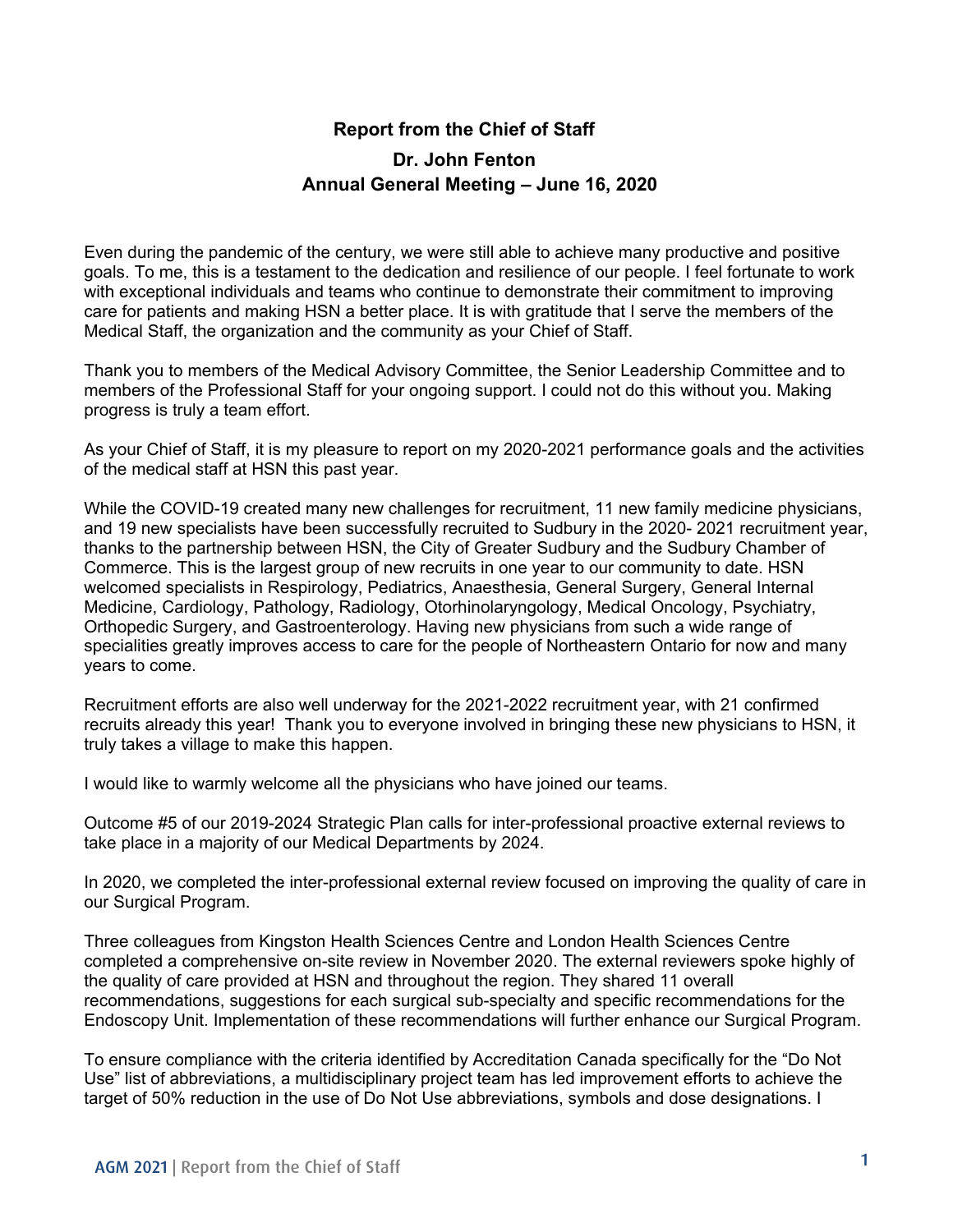would like to thank the project team and the medical staff for their focused efforts to achieve, exceed and sustain these results. Your commitment to achieving this patient safety improvement which is an Accreditation Canada Required Organizational Practice is very much appreciated.

In July 2019, HSN launched a comprehensive collaboration with the Joint Department of Medical Imaging, a multi-hospital department that already serves five hospital sites belonging to the University Health Network, Sinai Health System and Women's College Hospital.

Over the past two years, under the leadership of Dr. Heidi Schmidt, Chief and Medical Director of our Medical Imaging Program, we have seen many improvements including reduced turn-around times for reporting, enhanced protocols and the implementation of new procedures.

On February 15, 2021, a new collaboration with three (3) sub-specialty trained Radiologists from the Emergency Department of Unity Health Toronto was implemented to provide evening and weekend coverage for HSN. This collaboration with Unity Health has eliminated the need for a third party remote radiology service, further enhancing sub-specialty reporting.

What this means is that, whenever possible, a patient's imaging is reported by the most appropriate sub-specialty trained Radiologist, which in turn, improves the quality of the reporting and improves the quality of care.

We are very proud of this ground breaking collaboration and are looking forward to welcoming an additional eight (8) sub-specialty trained radiologists who will be joining the department in 2021.

Finally, under the leadership of the Medical Human Resources Planning Committee, an organizational review was completed to identify the future medical staff workforce needs. It was identified that by January 2024, approximately 36% of our current HSN medical staff (96 physicians) will be at or nearing the age of retirement (at or above the age of 60). The departments of Medicine, Psychiatry and Pathology were identified as having a high proportion of medical staff eligible for retirement in the next three to five years. Focused efforts will be required to ensure seamless transitions between retirements and new recruitment to sustain current service delivery models.

I would be remiss, if I didn't take the opportunity to reflect upon the efforts of the Medical Staff related to COVID-19. These efforts have been evident across the organization, at every level, and have ensured that HSN was and is well positioned to manage every curveball that COVID can throw at us.

We are very fortunate to have a team of extremely dedicated physicians looking at the best evidence for diagnosis, management and treatment for the patients that come in with COVID-19 symptoms.

Dr. David Boyle, Dr. Mark Henderson, Dr. Rob Lepage, Dr. Derek Manchuk, Dr. Roger Sandre, Dr. Josée Thériault and Dr. Susan Vokey all served at Incident Command and have been invaluable leaders in guiding and providing direction.

I would like to extend my thanks to our medical leadership team which is comprised of our Chiefs of Departments, our Medical Directors and our Medical Staff Executive. This team of dedicated leaders have ensured that challenges and questions arising from our medical staff have been addressed in a timely fashion. They have also kept our medical staff informed with the most current information and decisions made through Incident Command.

Many more of you have contributed to things like the COVID Assessment Centre, the surgical program ramp up and then ramp down, the implementation of the Virtual Emergency Department, Critical Care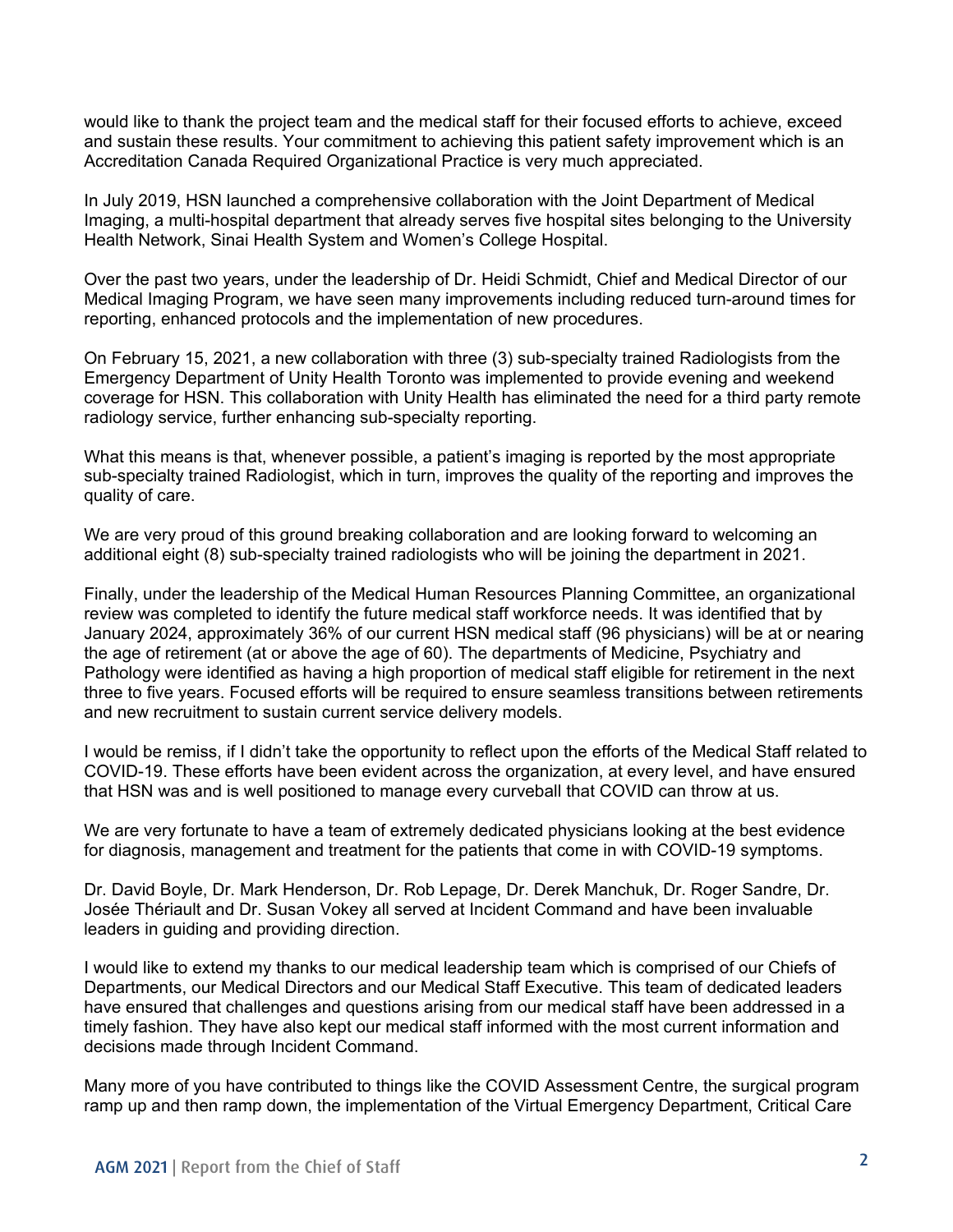surge planning, vaccine roll-out, protocol development and departmental preparedness. The words "thank you" seem wholly inadequate to express my gratitude as your efforts have been exemplary.

Over the past year, I have also had the pleasure of collaborating with the Chiefs of Staff across the Northeast to ensure open dialogue regarding regional issues from rural and acute care hospitals. Thank you for all that you do to serve the patients and families of throughout the Northeast.

Despite the demands of the pandemic, our teams at HSN have also continued to introduce new and innovative surgeries and procedures as we continuously improve on providing the best in patient care.

HSN is one of the first hospitals in the North to launch SeamlessMD as part of Ontario Health's recent Remote Patient Monitoring initiative for safer care at home during the COVID-19 pandemic. The app allows surgical programs to virtually connect and support patients at home before and after surgery. So far the team has rolled out the app in both official languages for hip and knee replacement surgery patients.

Patients needing hip and knee replacements are also benefiting from less invasive surgical approaches. This means instead of staying in hospital for two or three days, these patients are now able to go home on either the day of the procedure or the following day.

New surgeries have been introduced for breast and colon cancer, cardiac care, as well as for patients needing shoulder, liver and pancreatic surgeries. These new procedures are possible because of important upgrades made to our operating room and cardiac labs to allow for more complex procedures to take place that are less invasive leading to less time in hospital for patients.

Blue Light Technology was one of them. This is a surgery geared to patients with bladder cancer. Surgeons use blue light to find small cancer lesions and tumors to remove, that would not have been visual in other procedures. It causes tumors to show up as bright pink under blue light, making them much easier to see.

We have new equipment for Pulmonary Vein Isolation for cardiac patients. This is a minimally invasive procedure involving an IV into the patient's hand which helps to restore regular heartbeat to patients. There's far less sedation needed for this procedure and patients recover over a course of three to six hours.

The Peripheral Nerve Block Catheter program was started in November 2020 by the Anesthesia Department and Acute Pain Service department at HSN. Instead of staying in hospital, patients are now being sent home with a pump for pain control after surgery. Before this program, only 2% of patients were going home the day of their surgery because pain control needed to be taken care of in hospital. Now, 24% of our patients have been able to go home.

A new stroke treatment was also introduced at HSN this past year. It's called Endovascular Therapy or Stroke EVT for short. It's a treatment that removes large stroke-causing clots from the brain with miraculous results. Patients who are eligible for the treatment can see dramatic reductions in disabilities and it significantly reduces the chance of death from a stroke. HSN is one of only 11 EVT centres in the province to perform this procedure and the only one in Northeastern Ontario to offer this treatment.

Looking to the year ahead, my performance goals approved by the Board of Directors for 2021-2022 include the following:

**1)** Ensure HSN's continued readiness to provide care for COVID-19 patients.